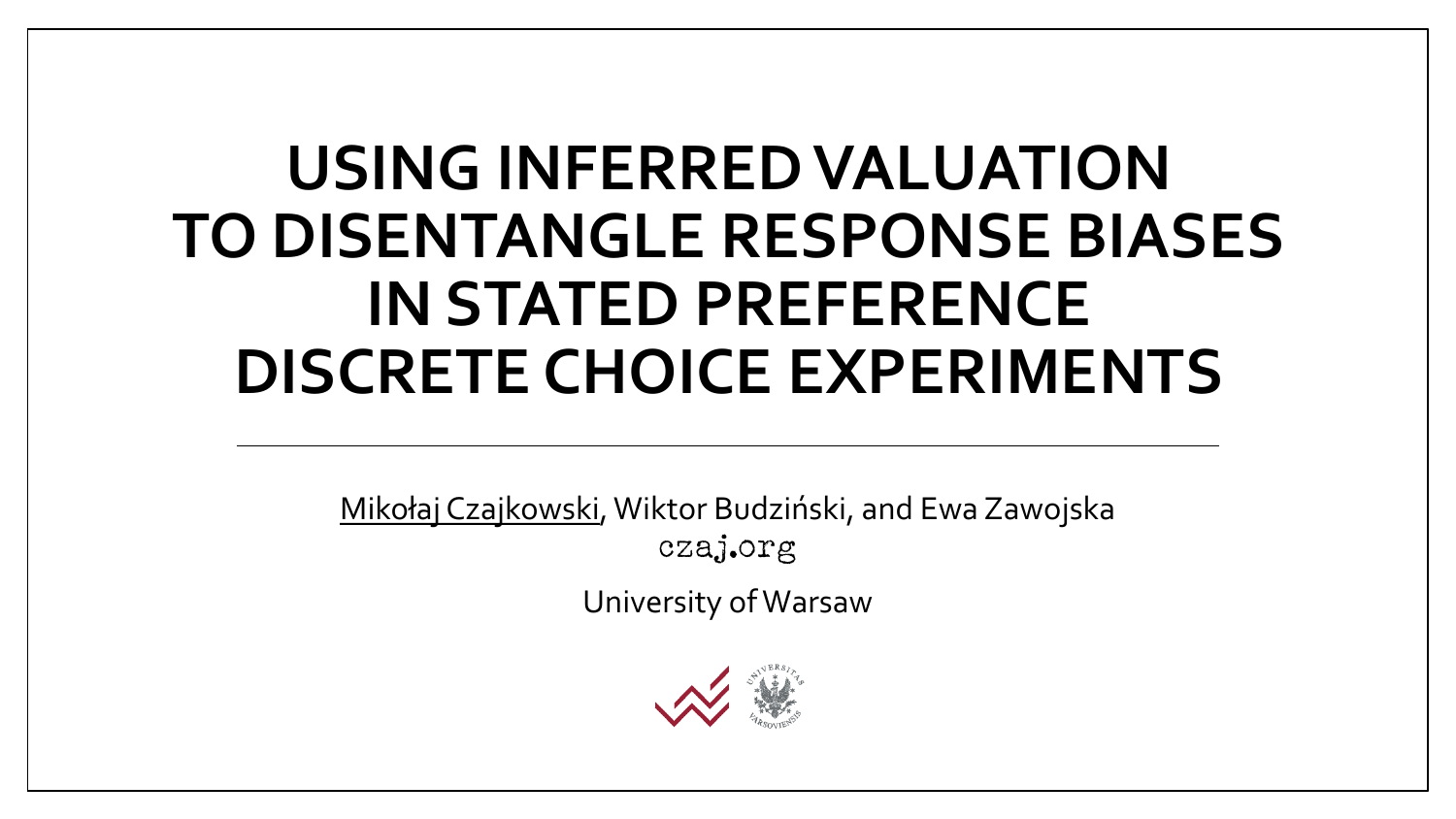### Stated preference discrete choice experiments

- Many advantages:
	- − Capture use and passive-use values (e.g., existence value)
	- − Go beyond the scope of the existing data
	- − Provide relatively clean identification of policy effects, values of separate attributes of the goods
- But also disadvantages:
	- − Not based on market behavior = subject to various **survey response biases**
	- − May be viewed as not related to direct consequences **hypothetical bias**
	- − May encourage respondents to answer in a manner to appear better and be positively viewed by others – **social desirability bias / warm glow**
	- − May encourage **strategic responses** to affect the actual outcome

− …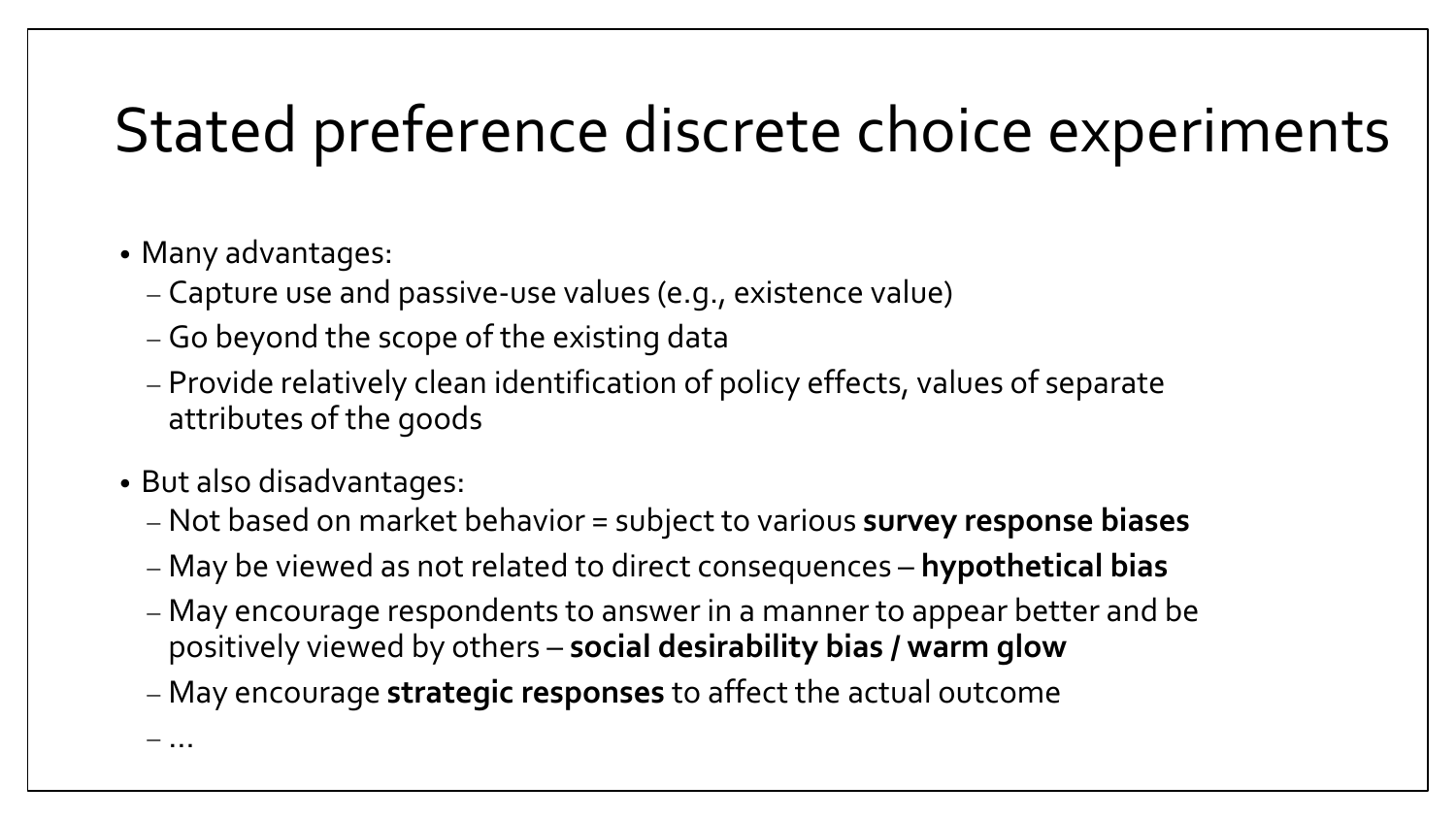# Inferred (indirect) valuation

Lusk and Norwood (2009)

- Instead of directly asking: Which good do you prefer the most? The inferred valuation asks indirectly: Which good does the population prefer the most?
- Alleviate hypothetical bias, particularly, resulting from social desirability bias?
- Some evidence from the growing literature in psychology and an indirect questioning approach developed and tested by Fisher (1993)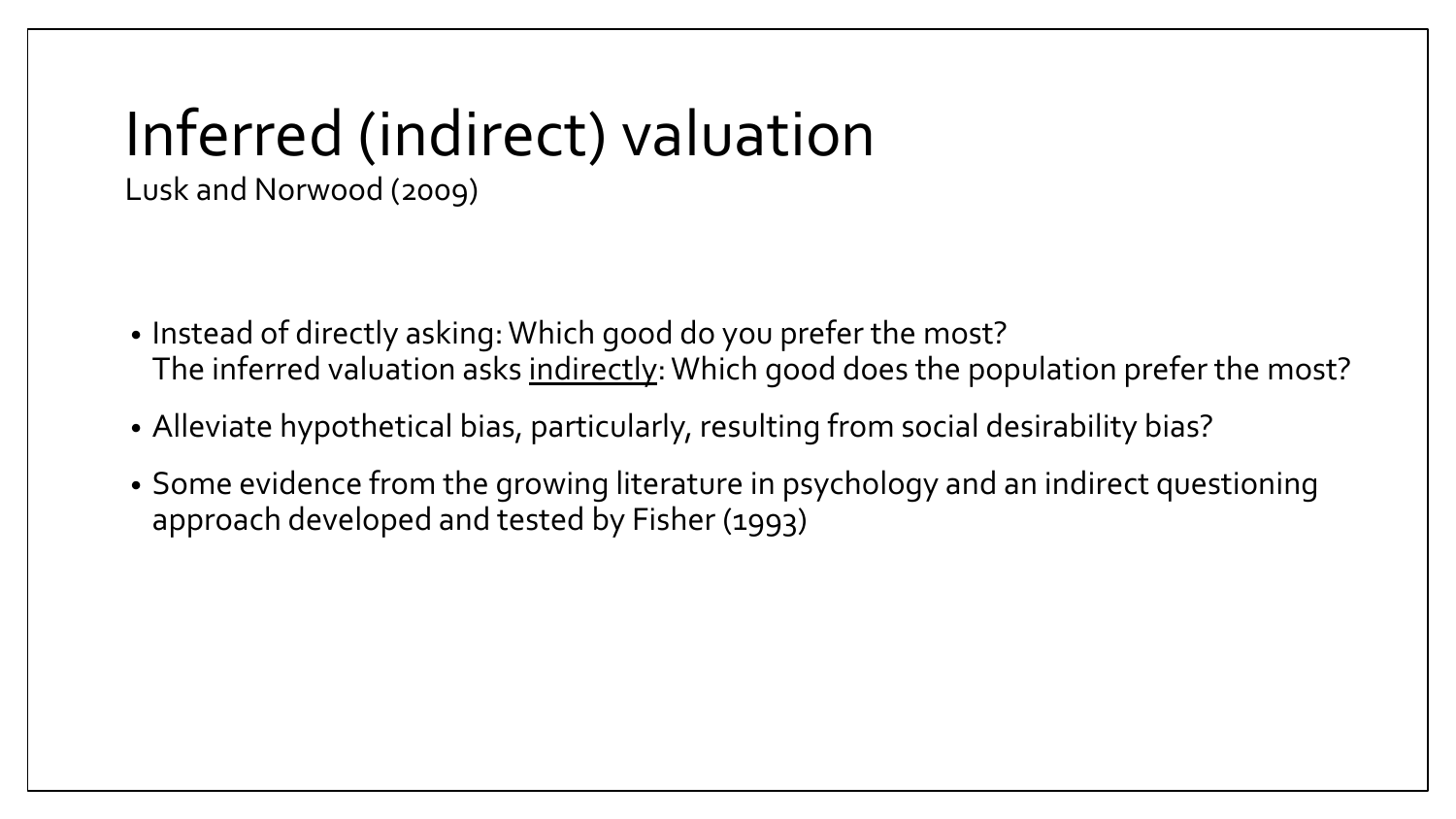# Inferred (indirect) valuation

Lusk and Norwood (2009)

- Theoretical model in brief
- A utility function involves two components:
	- 1. standard indirect utility V, which depends on wealth and provision of a good, and
	- 2. morality M , which depends on honesty and fulfilling social norms
- A respondent may gain utility from the value of a good (captured in V) but also from the act of saying they will pay for the good (captured in M)
- For inferred valuation (expected preferences of others), M=0 (no extra utility from declaring noble intentions)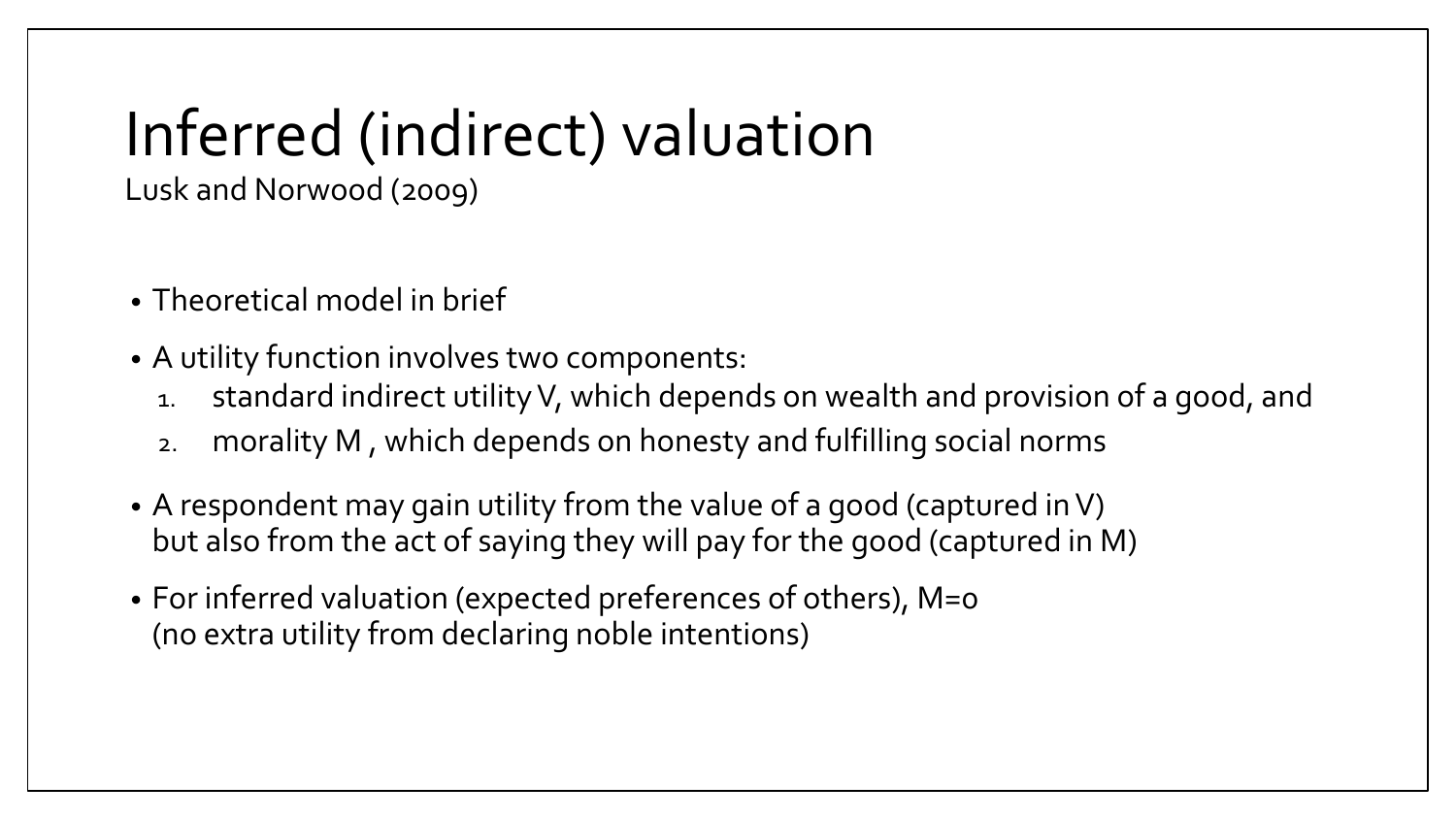## How does inferred valuation perform for various preference elicitation formats?

- Lusk and Norwood (2009): "One of the key advantages of inferred valuation is that the theory underpinning the methodology **does not depend on a particular elicitation format** or type of good. Inferred valuation [...] **can be applied with any elicitation format** and for public and private goods."
- Various studies have applied the inferred valuation but, to our knowledge, none of them has examined the method across varying elicitation formats
- 1. We study the inferred valuation in a discrete choice experiment, upon varying the number of choice alternatives: 2, 3 and 4
- 2. For each number of choice alternatives, we compare the inferred values with the values elicited in a traditional (direct) way 6 split-sample

preference elicitations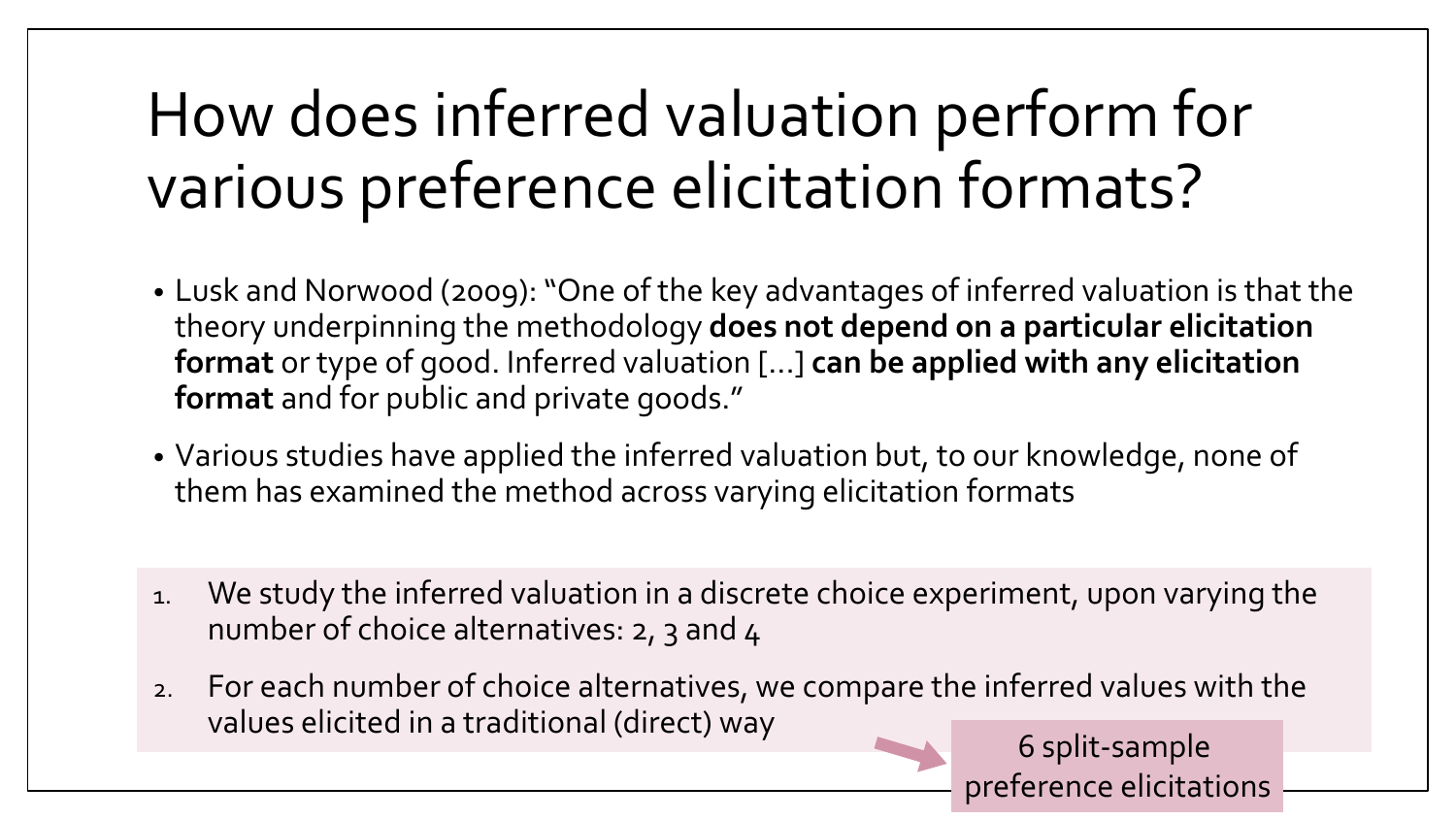### What response biases/effects can affect value estimates in our study?

|                         | 2 choice alternatives      | 3 and 4 choice alternatives                                                         |
|-------------------------|----------------------------|-------------------------------------------------------------------------------------|
| Inferred valuation      | True value                 | True value                                                                          |
|                         |                            | + number-of-alternatives related effects<br>(e.g., complexity, preference matching) |
| <b>Direct valuation</b> | True value                 | True value                                                                          |
|                         | + social desirability bias | + social desirability bias                                                          |
|                         |                            | + number-of-alternatives related effects<br>(e.g., complexity, preference matching) |
|                         |                            | + strategic responding                                                              |

As everyone faced a sequence of choice tasks, we assume that anchoring and sequencing effects do not differ across the elicitation formats.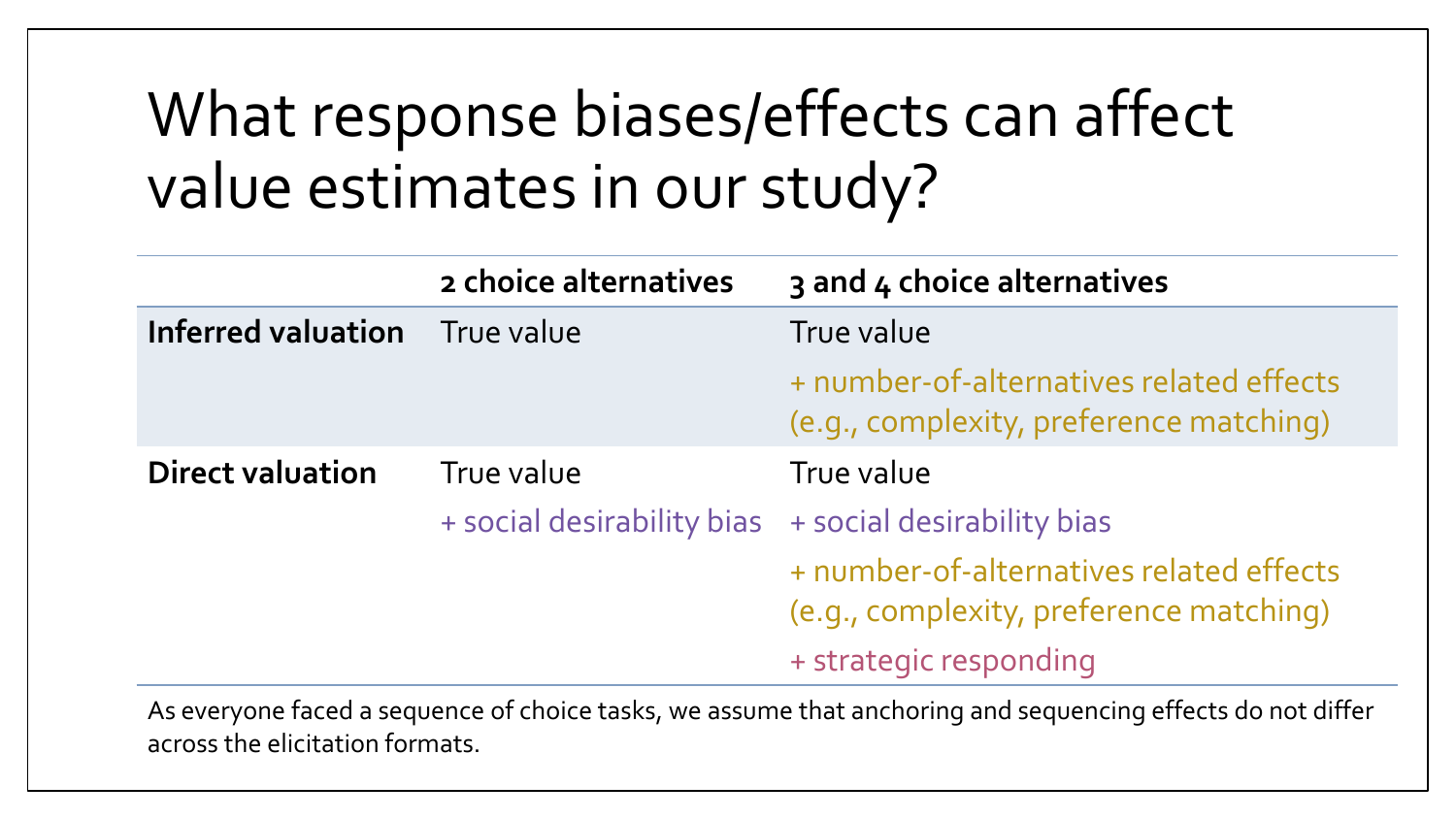### What response biases/effects can affect value estimates in our study?

|                           | 2 choice alternatives      | 3 and 4 choice alternatives                                                         |
|---------------------------|----------------------------|-------------------------------------------------------------------------------------|
| <b>Inferred valuation</b> | True value                 | True value                                                                          |
|                           |                            | + number-of-alternatives related effects<br>(e.g., complexity, preference matching) |
| <b>Direct valuation</b>   | True value                 | True value                                                                          |
|                           | + social desirability bias | + social desirability bias                                                          |
|                           |                            | + number-of-alternatives related effects<br>(e.g., complexity, preference matching) |
|                           |                            | + strategic responding                                                              |
|                           |                            | rr -<br>rr.<br>.<br>.                                                               |

**We aim to contribute to understanding how these response effects affect discrete choice value estimates**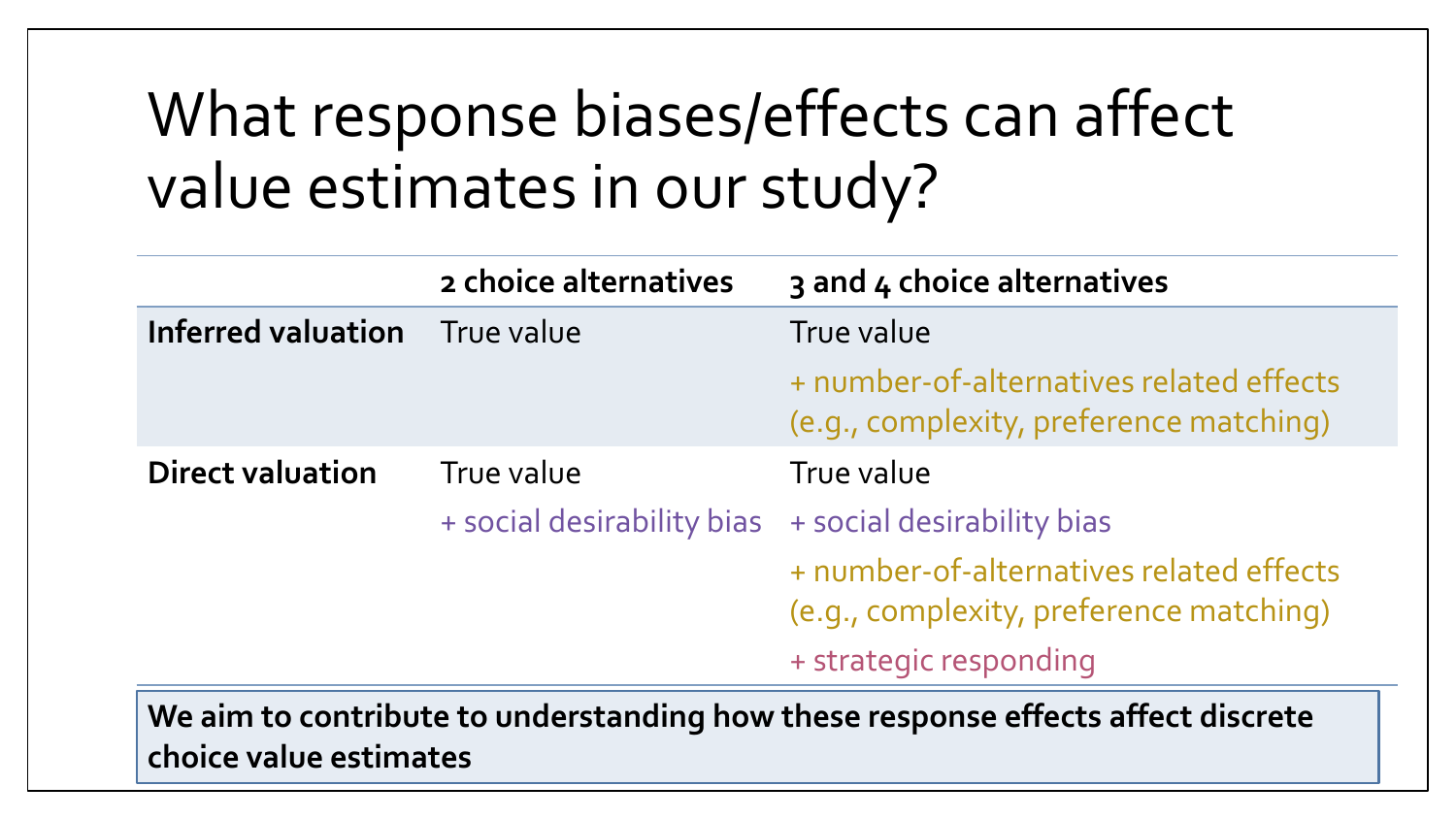### Empirical data

Czajkowski et al. (forthcoming). Valuing externalities of outdoor advertising in an urban setting - the case of Warsaw. Journal of Urban Economics.



- Discrete choice experiment (DCE) to elicit residents' preferences towards reducing outdoor advertisement in Warsaw, Poland
- Motivated by the "Landscape Bill" in Poland, which granted local governments a law to impose local regulations on outdoor advertising

| <b>Attributes</b>                         | <b>Attribute levels</b>                                                                                     |
|-------------------------------------------|-------------------------------------------------------------------------------------------------------------|
| <b>Free-standing advertising</b>          | 100% (no change)<br>75% (small reduction)<br>50% (medium reduction)<br>25% (large reduction)<br>$0\%$ (ban) |
| <b>On-buildings advertising</b>           | 100% (no change)<br>75% (small reduction)<br>50% (medium reduction)<br>25% (large reduction)<br>$0\%$ (ban) |
| Annual cost for respondent's<br>household | o (no change), 10, 25, 50, 75, 100, 200 PLN                                                                 |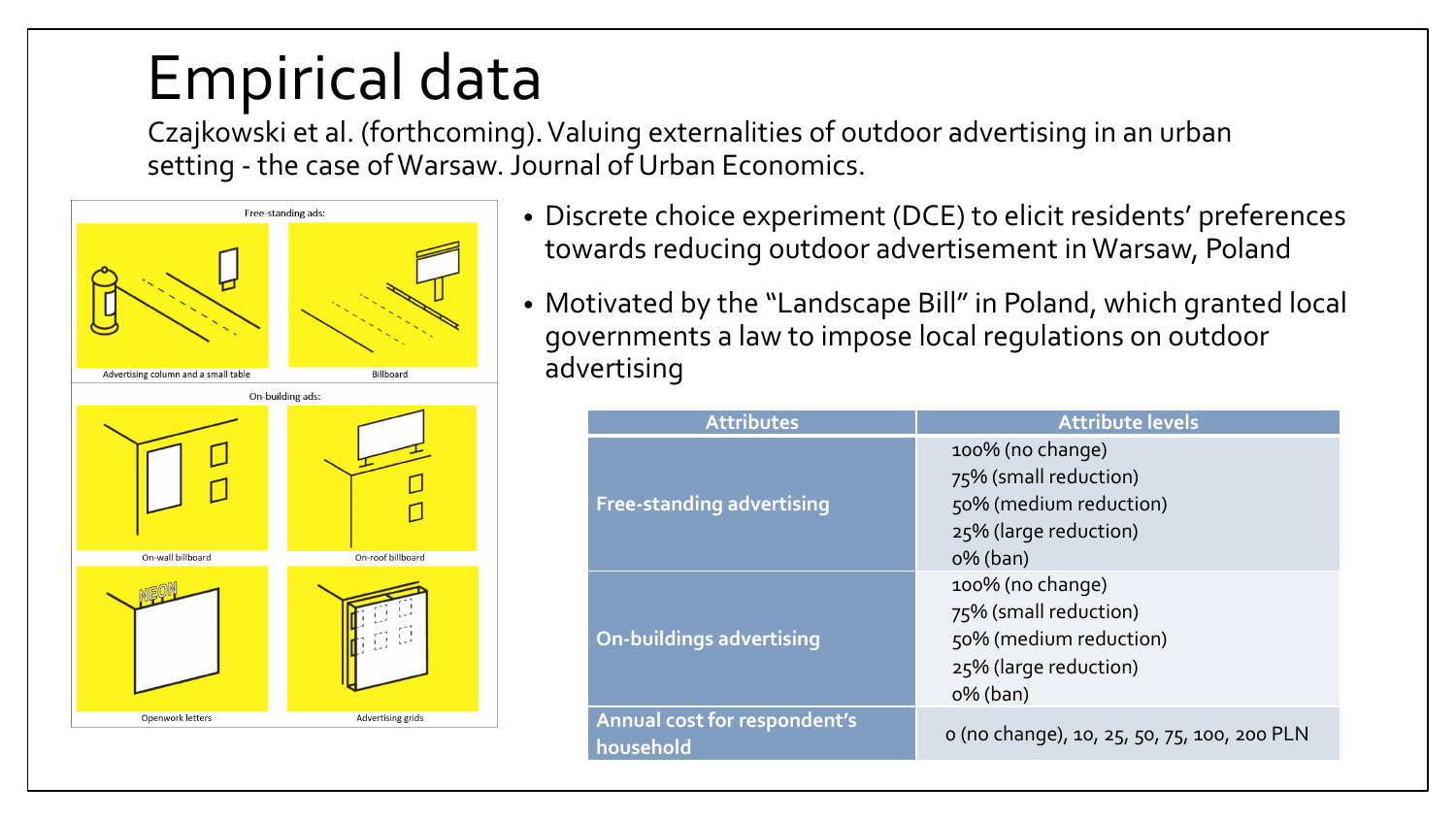#### Administration of the study and example of a choice card

- 12 choice tasks per respondent, 2,3 or 4 alternatives per choice task
- CAWI-based, December 2017 to January 2018
- Representative sample of 1250 adult inhabitants of Warsaw
- Response rate 48.7%

| Choice situation 1                | Alternative A<br>(Status quo) | Alternative B             | Alternative C            |  |
|-----------------------------------|-------------------------------|---------------------------|--------------------------|--|
| Free-standing advertising         | 100%<br>(no change)           | 50%<br>(medium reduction) | 75%<br>(small reduction) |  |
| On-buildings advertising          | 100%<br>(no change)           | 0%<br>(ban)               | 25%<br>(large reduction) |  |
| Annual cost for your<br>household | 0 PLN<br>(no change)          | <b>25 PLN</b>             | <b>50 PLN</b>            |  |
| Your choice:                      | □                             | п                         | п                        |  |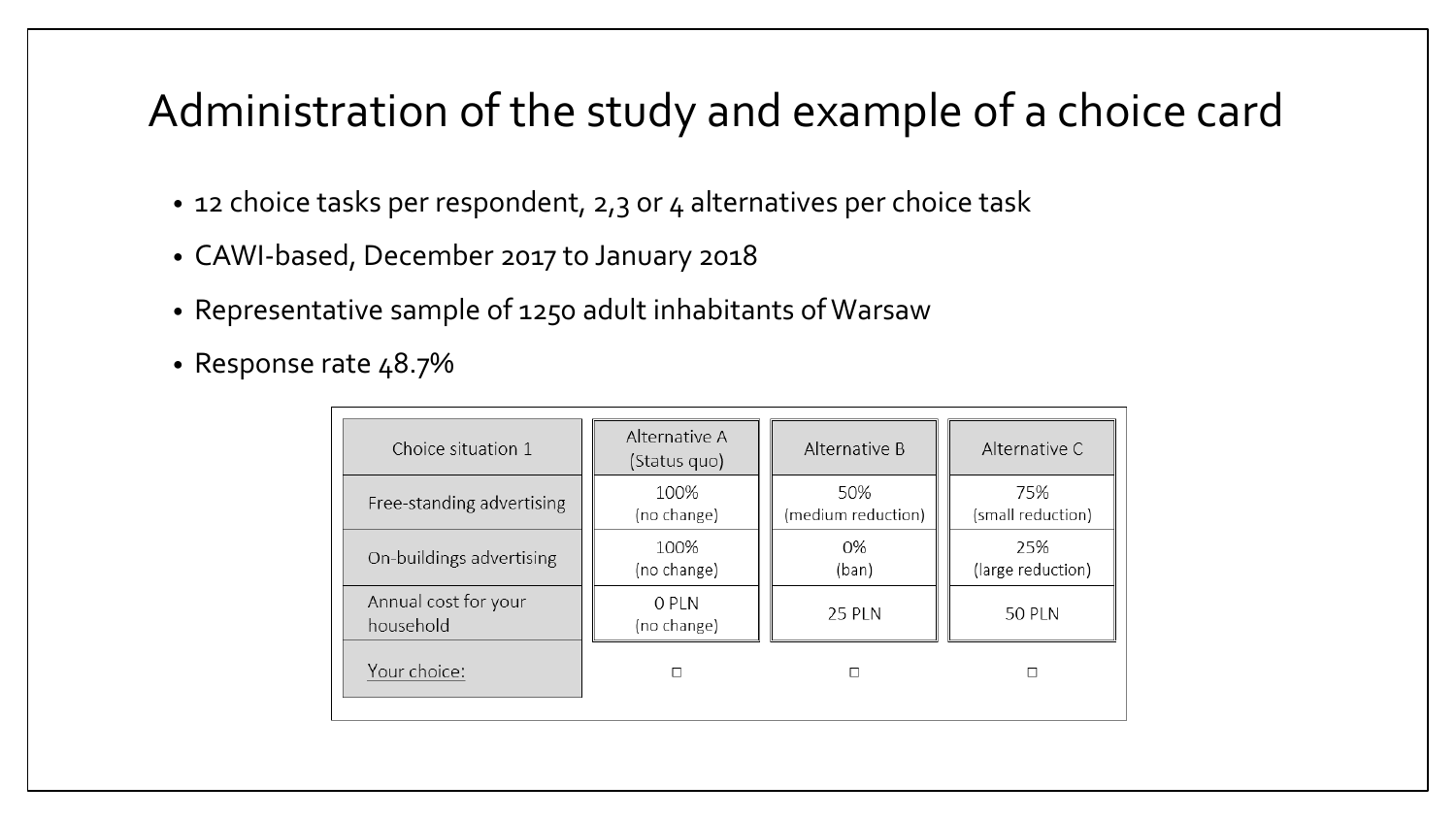#### Empirical data – treatments

• Two series of choice tasks in the DCE:

- o Direct valuation: Choose the best alternative for your household (a series of 12 tasks)
- o Inferred valuation: Choose the alternative that you think is most preferred by Warsaw residents (a series of 6 tasks)
- We rotated the order of the two series Here, we use data only from the series displayed first
- Three treatments varying the number of choice alternatives: 2, 3 and 4
- In brief: 2 x 3 split-sample design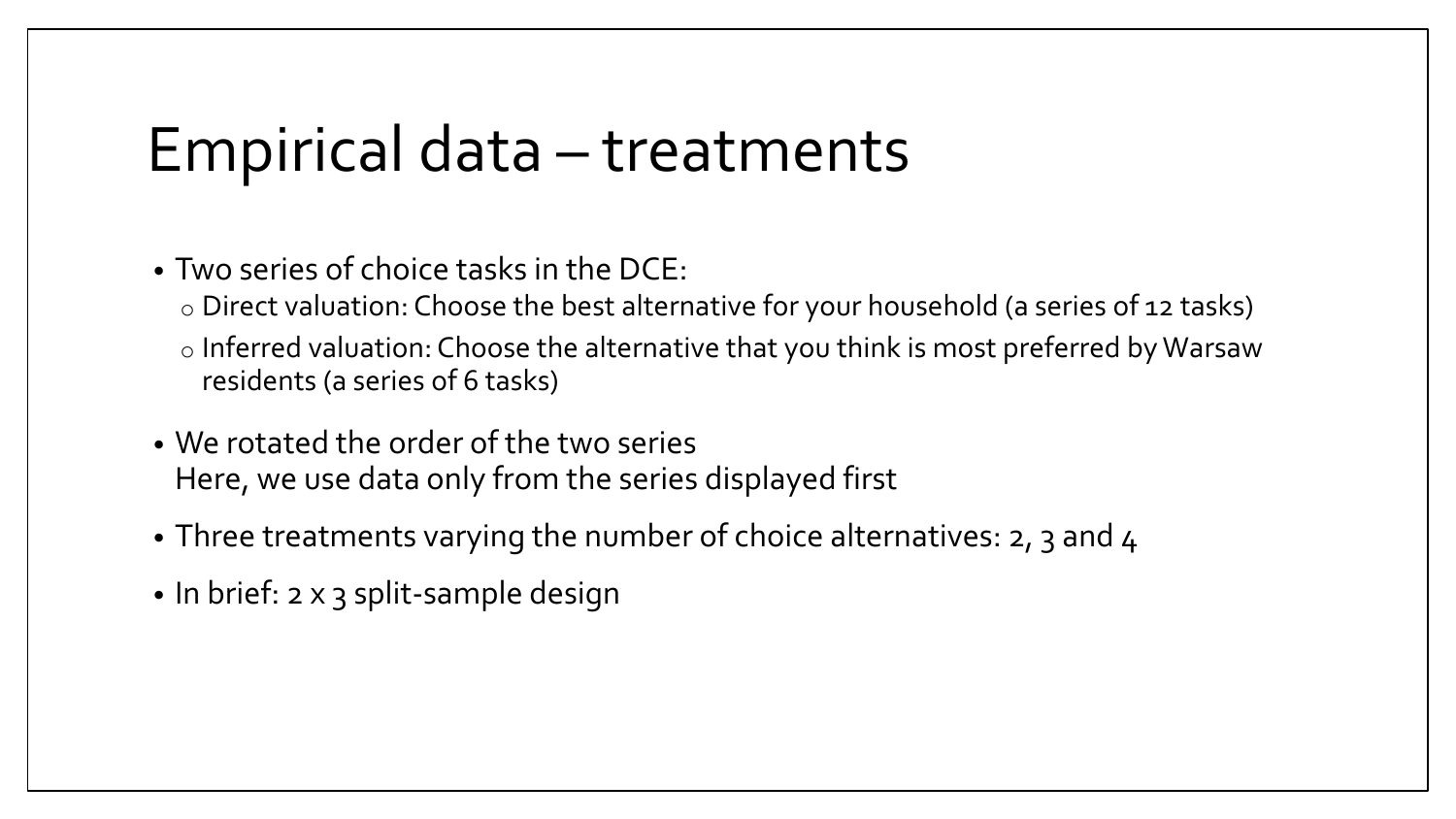#### Econometric approach

- Two separate mixed (random-parameter) logit models: one for inferred valuation and one for direct valuation
- Heterogeneous preferences described by continuous distributions of the parameters on choice attributes – all normal, except for the log-normal cost
- All preference parameters interacted with 3- and 4-alternative elicitations
- Willingness-to-pay (WTP) space parameters represent WTP in EUR per year
- Maximum likelihood method; 4,000 scrambled Sobol draws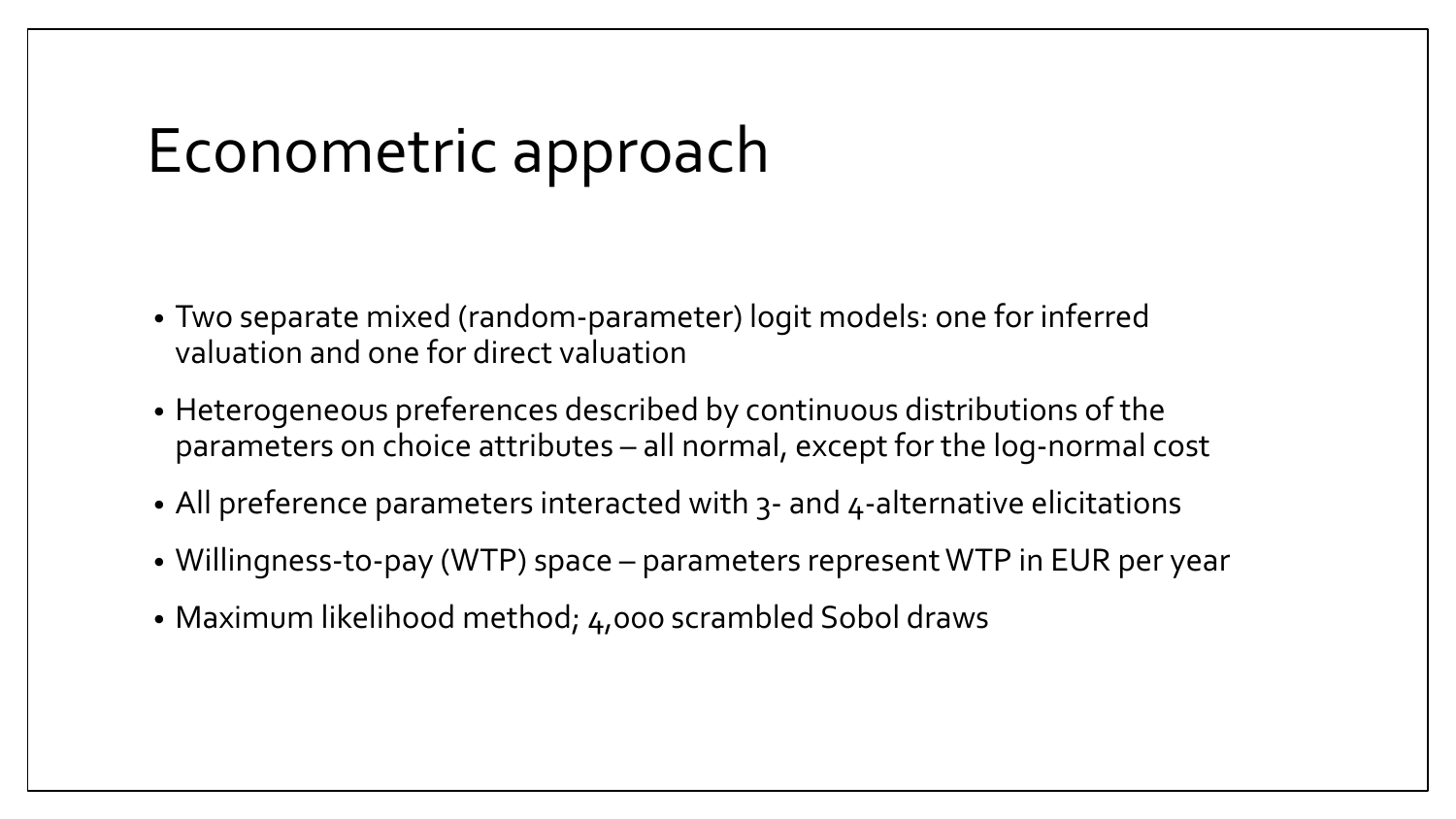### Results: Inferred values across various elicitation formats



Compared to the 2-alternative elicitation, in 3- and 4-alternative elicitations:

- WTP is statistically higher, except for two levels of free-standing ads
- WTP for avoiding status quo is significantly higher
- WTP values are more similar (not statistically different for all but one cases)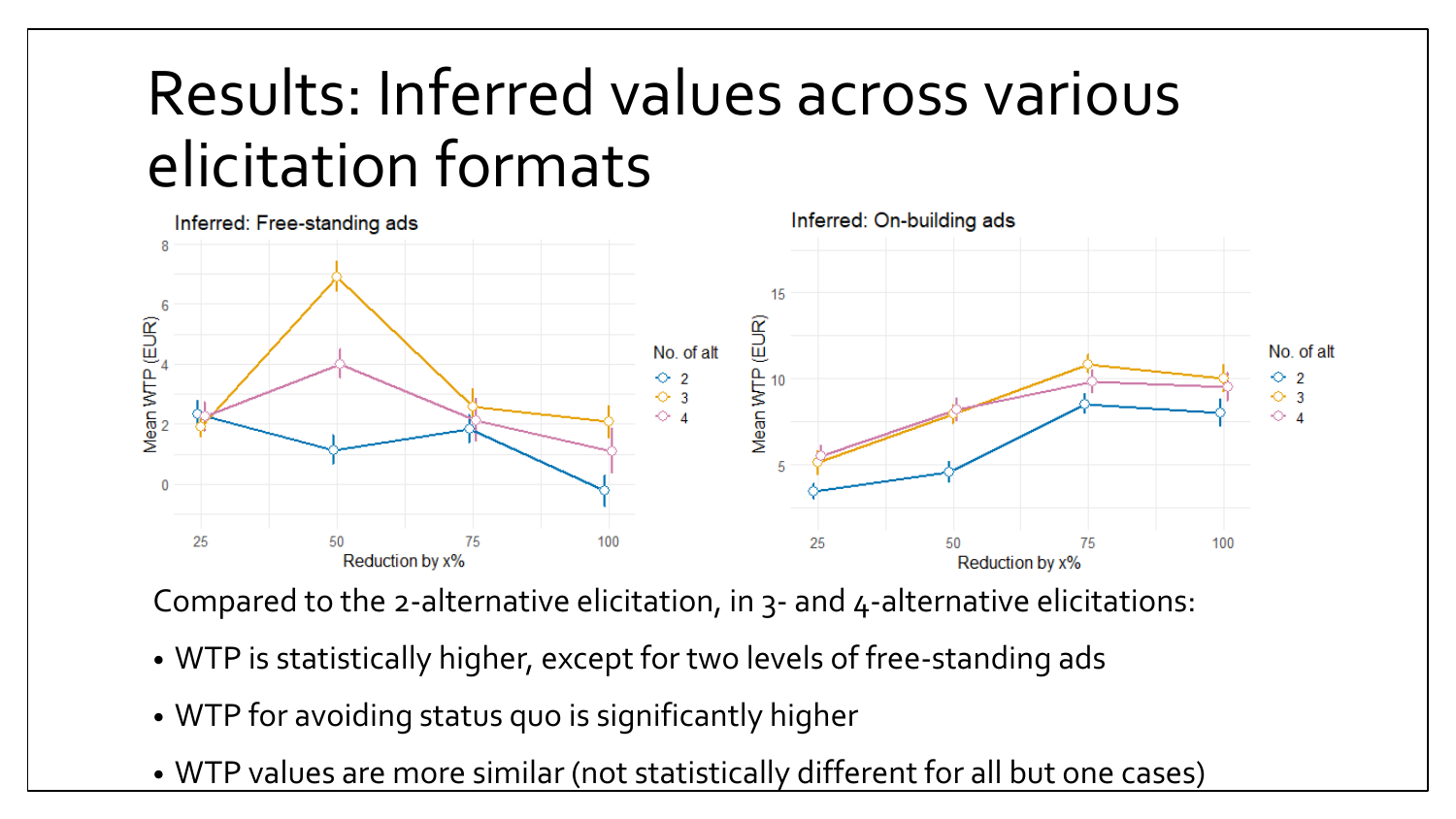### Results: Inferred values across various elicitation formats

- These results signal some significant effects tied to the number of choice alternatives e.g., increased complexity, improved preference matching upon more alternatives
- These differences are NOT related to strategic responses no incentive for a strategic response when asked about others' preferences
- Inferred valuation does not generate the same value estimates for different numbers of choice alternatives, evidencing that the method is not free from some behavioral effects

Compared to the 2-alternative elicitation, in 3- and 4-alternative elicitations:

- WTP is statistically higher, except for two levels of free-standing ads
- WTP for avoiding status quo is significantly higher
- WTP values are more similar (not statistically different for all but one cases)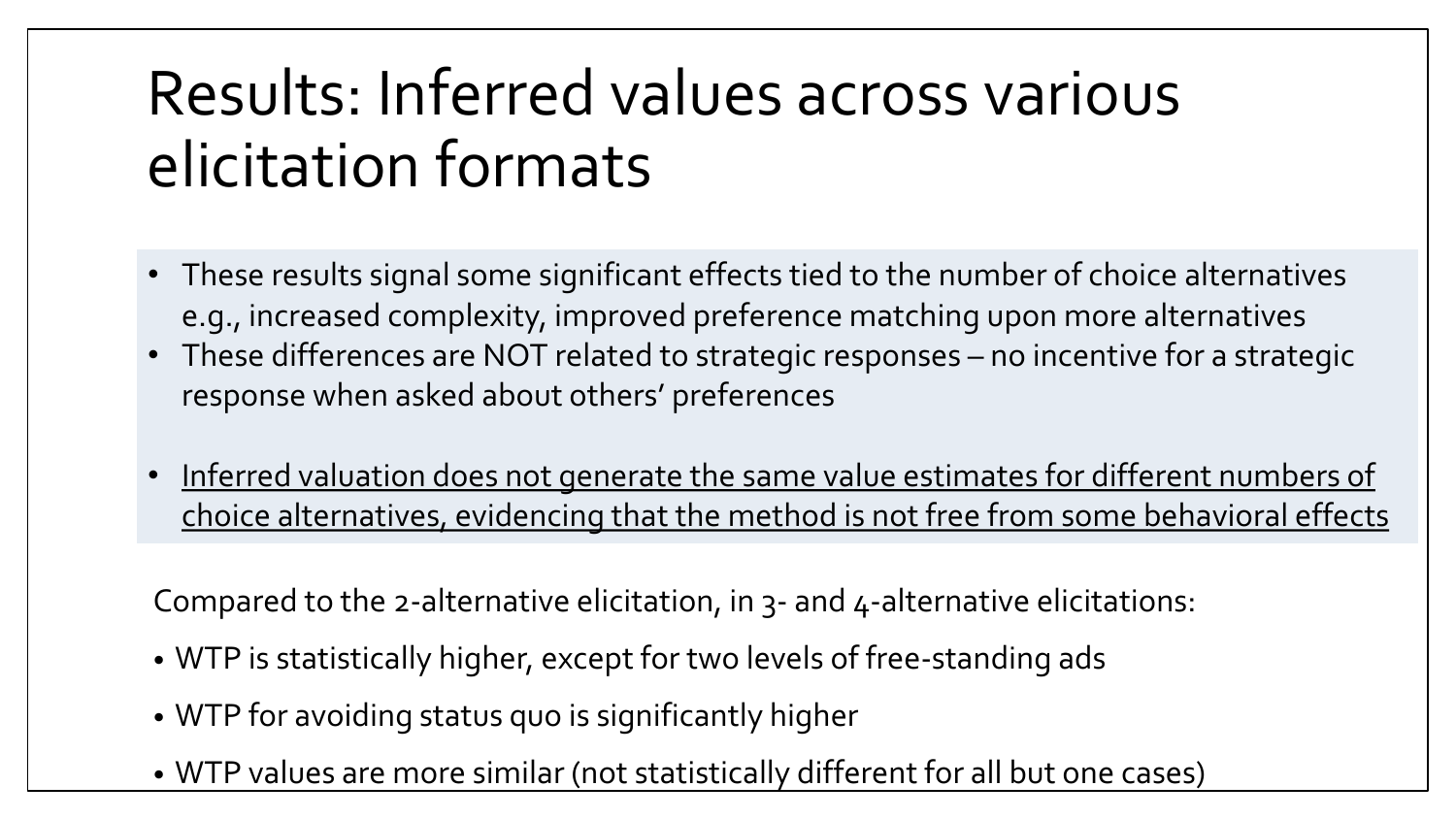#### Results: Inferred versus direct values

|                     | 2 alt.<br>inferred | 2 alt.<br>direct | $3$ alt.<br>inferred | 3 alt.<br>direct | 4 alt.<br>inferred | 4 alt.<br>direct |
|---------------------|--------------------|------------------|----------------------|------------------|--------------------|------------------|
| Status quo          | $-3.3$             | $-6.5$           | $-5.3$               | $-6.1$           | $-6.0$             | $-8.0$           |
| Free-standing -25%  | 2.3                | 1.9              | 1.9                  | 2.4              | 2.2                | 2.9              |
| Free-standing -50%  | 1.1                | 1.6              | 6.9                  | 2.7              | 4.0                | 5.2              |
| Free-standing -75%  | 1.8                | 3.7              | 2.6                  | 2.6              | 2.1                | 5.7              |
| Free-standing -100% | $-0.2$             | 3.5              | 2.1                  | 1.0              | 1.1                | 2.5              |
| On-building -25%    | 3.4                | 4.3              | 5.1                  | 5.4              | 5.5                | 8.1              |
| On-building -50%    | 4.6                | 5.2              | 7.9                  | 9.7              | 8.2                | 13.7             |
| On-building -75%    | 8.5                | 5.8              | 10.9                 | 8.6              | 9.8                | 14.3             |
| On-building -100%   | 8.0                | 7.4              | 10.0                 | 9.6              | 9.5                | 15.0             |
|                     |                    |                  |                      |                  |                    |                  |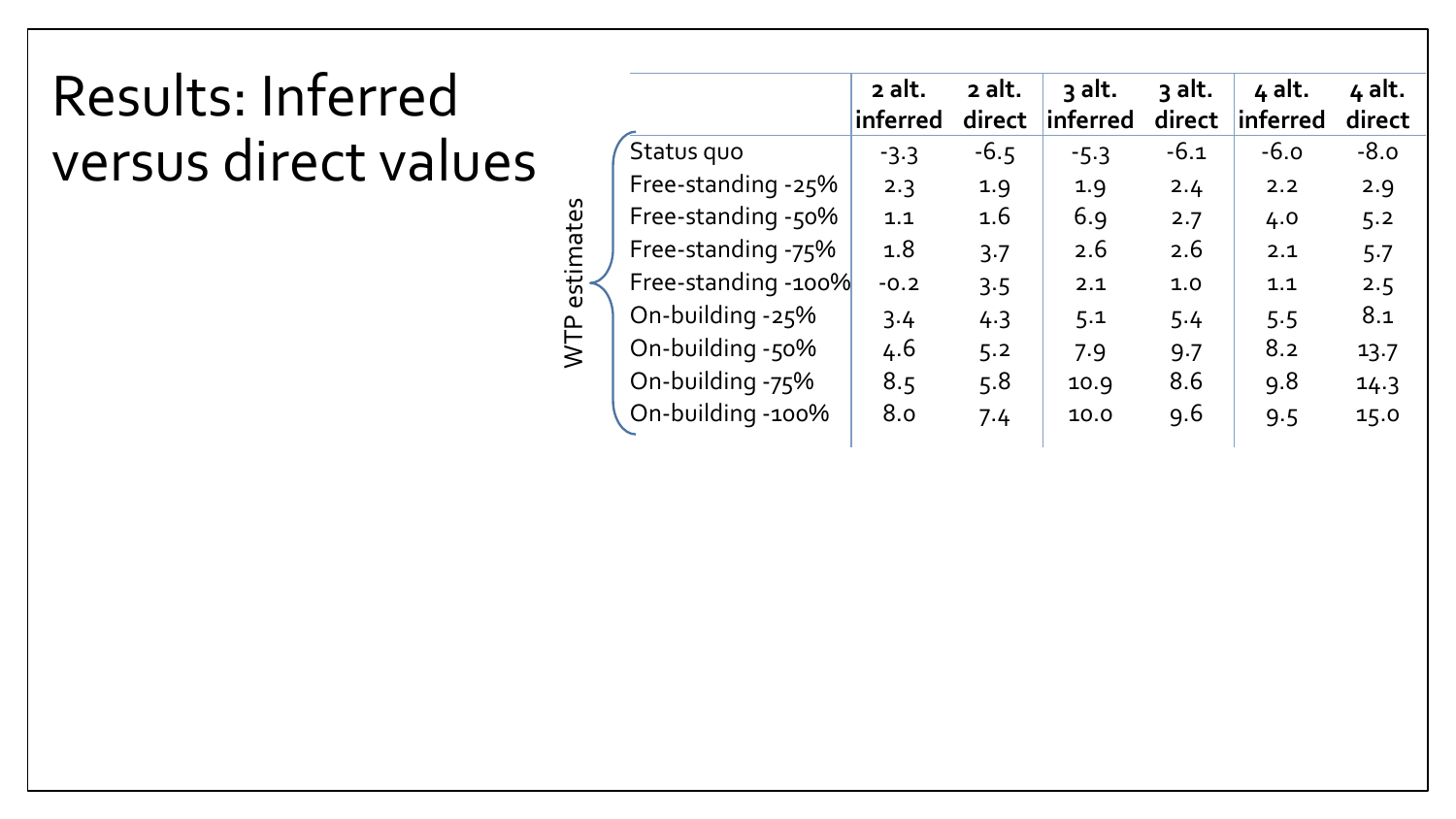|                        |              | Results: Inferred          |                    |                     | 2 alt.<br>inferred | 2 alt.<br>direct | 3 alt.<br><b>Inferred</b> | 3 alt.<br>direct | 4 alt.<br>inferred | 4 alt.<br>direct |
|------------------------|--------------|----------------------------|--------------------|---------------------|--------------------|------------------|---------------------------|------------------|--------------------|------------------|
| versus direct values   |              |                            | Status quo         | $-3.3$              | $-6.5$             | $-5.3$           | $-6.1$                    | $-6.0$           | $-8.0$             |                  |
|                        |              |                            | Free-standing -25% | 2.3                 | 1.9                | 1.9              | 2.4                       | 2.2              | 2.9                |                  |
|                        |              |                            |                    | Free-standing -50%  | 1.1                | 1.6              | 6.9                       | 2.7              | 4.0                | 5.2              |
|                        | 2 alt.       | $3$ and $4$ alt.           | estimates          | Free-standing -75%  | 1.8                | 3.7              | 2.6                       | 2.6              | 2.1                | 5.7              |
|                        |              |                            |                    | Free-standing -100% | $-0.2$             | 3.5              | 2.1                       | 1.0              | 1.1                | 2.5              |
| Inferred               | True value   | True value                 |                    | On-building -25%    | 3.4                | 4.3              | 5.1                       | 5.4              | 5.5                | 8.1              |
|                        |              | + number-of-               | WTP                | On-building -50%    | 4.6                | 5.2              | 7.9                       | 9.7              | 8.2                | 13.7             |
|                        |              | alternatives related       |                    | On-building -75%    | 8.5                | 5.8              | 10.9                      | 8.6              | 9.8                | 14.3             |
|                        |              | effects (e.g.,             |                    | On-building -100%   | 8.0                | 7.4              | 10.0                      | 9.6              | 9.5                | 15.0             |
| complexity, preference |              |                            |                    |                     |                    |                  |                           |                  |                    |                  |
|                        |              | matching)                  |                    | Status quo          | 3.1                | $**$             | 0.7                       |                  | 2.0                | $**$             |
| Direct                 | True value   | True value                 | direct             | Free-standing -25%  | 0.5                |                  | $-0.5$                    |                  | $-0.7$             |                  |
|                        | + social     | + social desirability bias | WTP                | Free-standing -50%  | $-0.5$             |                  | 4.2                       | $***$            | $-1.2$             |                  |
|                        | desirability | + number-of-               |                    | Free-standing -75%  | $-1.8$             |                  | 0.0                       |                  | $-3.5$             | $***$            |
|                        | bias         | alternatives related       |                    | Free-standing -100% | $-3.7$             | $***$            | 1.1                       |                  | $-1.4$             |                  |
|                        |              | effects                    |                    | On-building -25%    | $-0.9$             |                  | $-0.3$                    |                  | $-2.6$             | $***$            |
|                        |              | (e.g., complexity,         | inferred           | On-building -50%    | $-0.6$             |                  | $-1.8$                    | $***$            | $-5.5$             | $***$            |
|                        |              | preference matching)       |                    | On-building -75%    | 2.8                | $***$            | 2.3                       | $***$            | $-4.5$             | $***$            |
|                        |              |                            | WTP                | On-building -100%   | 0.6                |                  | 0.4                       |                  | $-5.5$             | $***$            |
|                        |              | strategic responding       |                    |                     |                    |                  |                           |                  |                    |                  |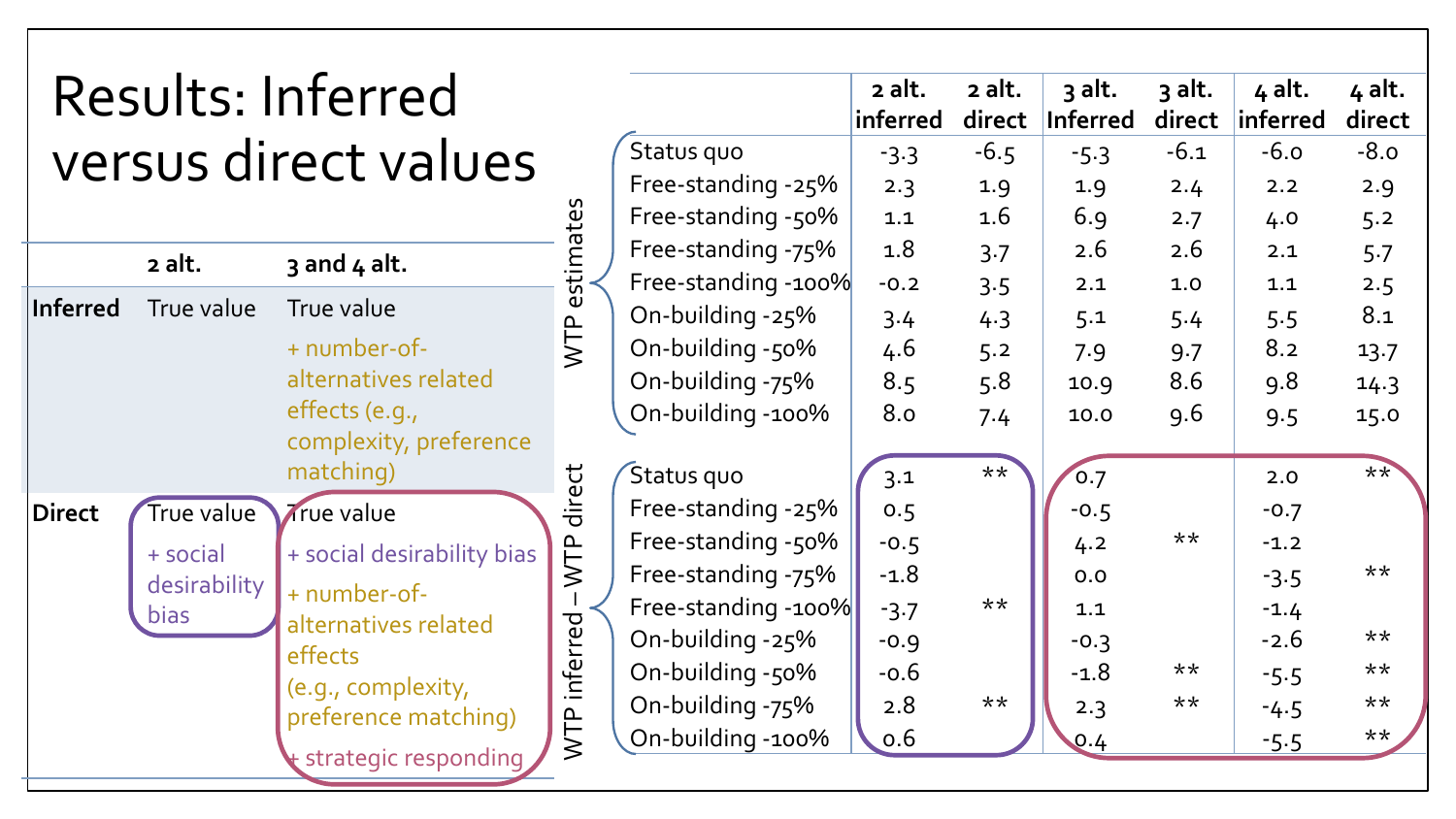### Results: Inferred versus direct values

2 alternatives:

• Direct WTP is statistically higher for avoiding status quo and banning free-<br>standing advertisement, suggesting positive social desirability bias in direct valuation

WTP estimates

WTP

estimate

WTP inferred

WTP inferred

–WTP direct

 $W\Gamma$ 

P direct

• The effect is less clear for 75% reduction in on-building advertisement

3 and 4 alternatives:

- The estimates may include both effects: social desirability ánd strategic responding
- The estimates in 4 alternatives are in line with predictions based on social desirability bias
- The results in 3 alternatives are much less straightforward – perhaps affected by<br>strategic response considerations

|                     | 2 alt.<br>inferred | 2 alt.<br>direct | 3 alt.<br>inferred | 3 alt.<br>direct | 4 alt.<br>inferred | 4 alt.<br>direct |
|---------------------|--------------------|------------------|--------------------|------------------|--------------------|------------------|
| Status quo          | $-3.3$             | $-6.5$           | $-5.3$             | $-6.1$           | $-6.0$             | $-8.0$           |
| Free-standing -25%  | 2.3                | 1.9              | 1.9                | 2.4              | 2.2                | 2.9              |
| Free-standing -50%  | 1.1                | 1.6              | 6.9                | 2.7              | 4.0                | 5.2              |
| Free-standing -75%  | 1.8                | 3.7              | 2.6                | 2.6              | 2.1                | 5.7              |
| Free-standing -100% | $-0.2$             | 3.5              | 2.1                | 1.0              | 1.1                | 2.5              |
| On-building -25%    | 3.4                | 4.3              | 5.1                | 5.4              | 5.5                | 8.1              |
| On-building -50%    | 4.6                | 5.2              | 7.9                | 9.7              | 8.2                | 13.7             |
| On-building -75%    | 8.5                | 5.8              | 10.9               | 8.6              | 9.8                | 14.3             |
| On-building -100%   | 8.0                | 7.4              | 10.0               | 9.6              | 9.5                | 15.0             |
| Status quo          | 3.1                | $***$            | 0.7                |                  | 2.0                | $**$             |
| Free-standing -25%  | 0.5                |                  | $-0.5$             |                  | $-0.7$             |                  |
| Free-standing -50%  | $-0.5$             |                  | 4.2                | **               | $-1.2$             |                  |
| Free-standing -75%  | $-1.8$             |                  | 0.0                |                  | $-3.5$             | $***$            |
| Free-standing -100% | $-3.7$             | $***$            | 1.1                |                  | $-1.4$             |                  |
| On-building -25%    | $-0.9$             |                  | $-0.3$             |                  | $-2.6$             | $***$            |
| On-building -50%    | $-0.6$             |                  | $-1.8$             | $***$            | $-5.5$             | $***$            |
| On-building -75%    | 2.8                | $***$            | 2.3                | $***$            | $-4.5$             | $***$            |
| On-building -100%   | 0.6                |                  | 0.4                |                  | $-5.5$             | $***$            |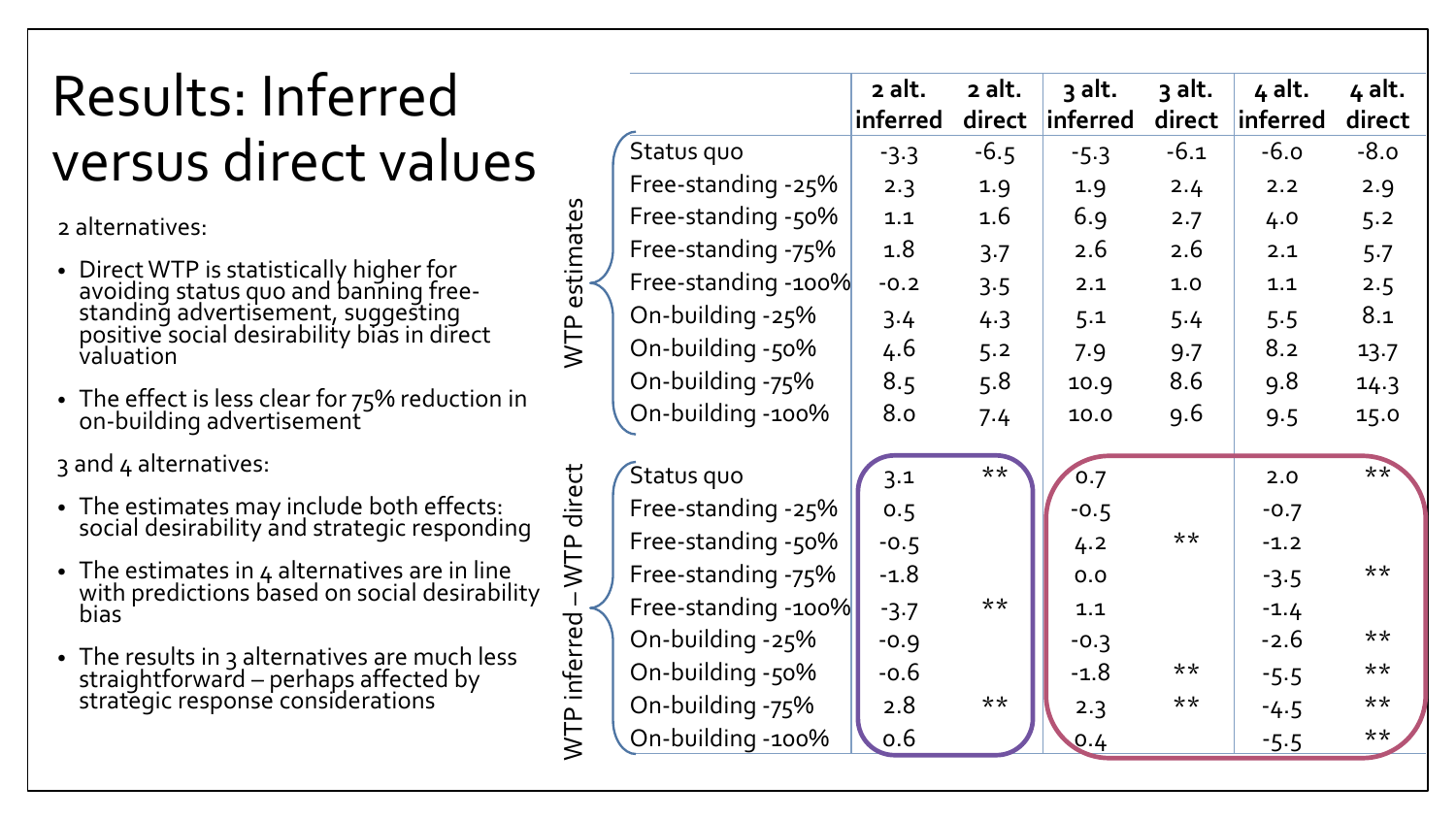#### Results: Inferred versus direct values

|                                                 |                                                    | 2 alt.<br>inferred                                   | 2 alt.<br>direct | 3 alt.<br>inferred   | $3$ alt.<br>direct | 4 alt.<br>inferred                                                                 | 4 alt.<br>direct |
|-------------------------------------------------|----------------------------------------------------|------------------------------------------------------|------------------|----------------------|--------------------|------------------------------------------------------------------------------------|------------------|
|                                                 | Small reduction program                            | 90.9                                                 | 126.2            | 123.5                | 139.0              | 137.7                                                                              | 190.2            |
| WTP                                             | Large reduction program                            | 137.2                                                | 159.0            | 187.8                | 172.8              | 179.5                                                                              | 279.6            |
| Total ban program                               |                                                    | 111.0                                                | 173.6            | 174.1                | 167.0              | 166.1                                                                              | 255.6            |
| WTP direct<br>WTP inferred<br>Total ban program | Small reduction program<br>Large reduction program | 1.39<br>1.16<br>1.56                                 |                  | 1.12<br>0.92<br>0.96 |                    | 1.38<br>1.56<br>1.54                                                               |                  |
|                                                 |                                                    | Social desirability bias<br>in a range of $16 - 56%$ |                  |                      |                    | Social desirability bias in a<br>range similar to<br>2-alternative version: 38-56% |                  |
|                                                 | Substantially different<br>results - strategic     |                                                      |                  |                      |                    |                                                                                    |                  |
|                                                 | responses?                                         |                                                      |                  |                      |                    |                                                                                    |                  |